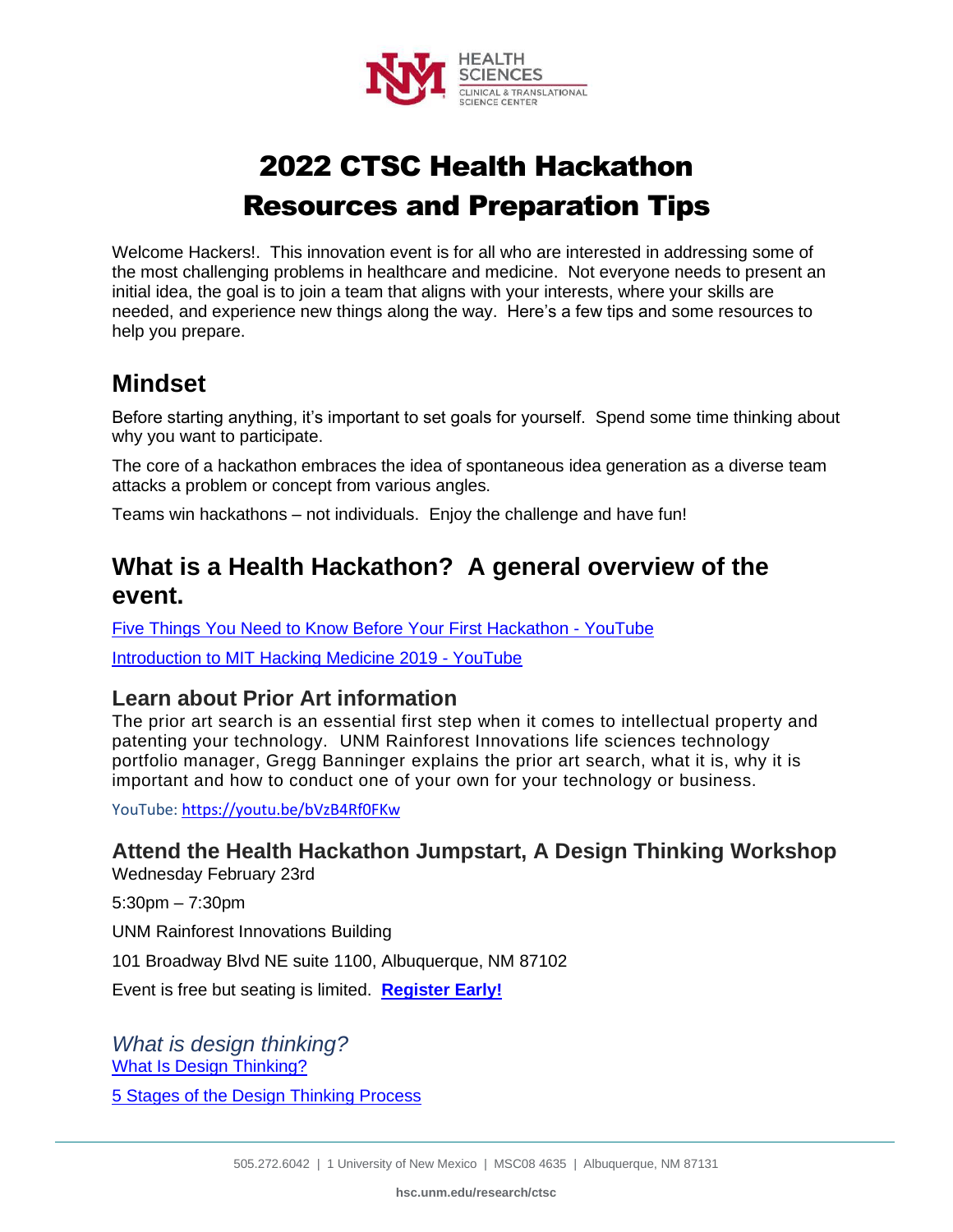

[The Design Thinking Process](https://www.youtube.com/watch?v=_r0VX-aU_T8)

[Design Thinking in 1 Minute](https://www.youtube.com/watch?v=qCFKlIBV_uI)

# **How do I pitch my idea?**

If you have an initial idea to pitch, you will have 60 seconds on Friday night to give your "elevator" pitch to a healthcare problem. You will want to:

- **Explain the Healthcare problem you want to tackle**. Tell a story about it. What is the problem? Who is suffering because of it? Why is it important?
- **Do you already have an idea for a solution?** What skills or expertise might be needed?
- **Prepare for questions**

Here are some videos to understand more about giving an elevator pitch:

Sample Pitch Video - [MIT Elevator Pitch Winner 2011 -](https://www.youtube.com/watch?v=n0BKBcSZaA0) YouTube

[Hack4Equality: Tips for your hackathon pitch -](https://www.youtube.com/watch?v=a8JVKZidmv8) YouTube

[Make your Pitch Perfect: The Elevator Pitch -](https://www.youtube.com/watch?v=bZTWx2bftaw) YouTube

The Perfect Elevator Pitch - [Best Examples and Templates -](https://www.youtube.com/watch?v=r-iETptU7JY) YouTube

[2015 Elevator Pitch Winner, University of Dayton Business Plan Competition -](https://www.youtube.com/watch?v=YKHg1wOsZx0) YouTube

#### **Why seek a diverse team?**

Your team should have a diverse set of skilled team members. Health Hackathon is about finding new solutions, new products, new viable start-ups, a strong team brings perspectives from engineering, business, and scientific research. Take a look at some of these videos:

[Biopharma Health MIT Hackathon](https://www.youtube.com/watch?v=1QDLes3g4kc)

[A Hackathon Team](https://www.youtube.com/watch?v=LrWwklK_4cE)

## **What should I bring to Hackathon?**

CTSC Health Hackathon will provide space for team to work, supplies such as notebooks pens, white boards, modeling clay, construction paper, Legos, Arduino modules and meals. Audio visual equipment and 3D printers will also be available. Bring your own laptop and any preferred development environments or software applications you plan to use.

# **What should a finished proposal look like?**

On Sunday, each team will make a 5-minute presentation of their prototype solution to a panel of judges. Look for examples of biotech and biomedical pitches. Things to consider for your final pitch:

- **What's your story?**
- **What problem are you trying to solve?**